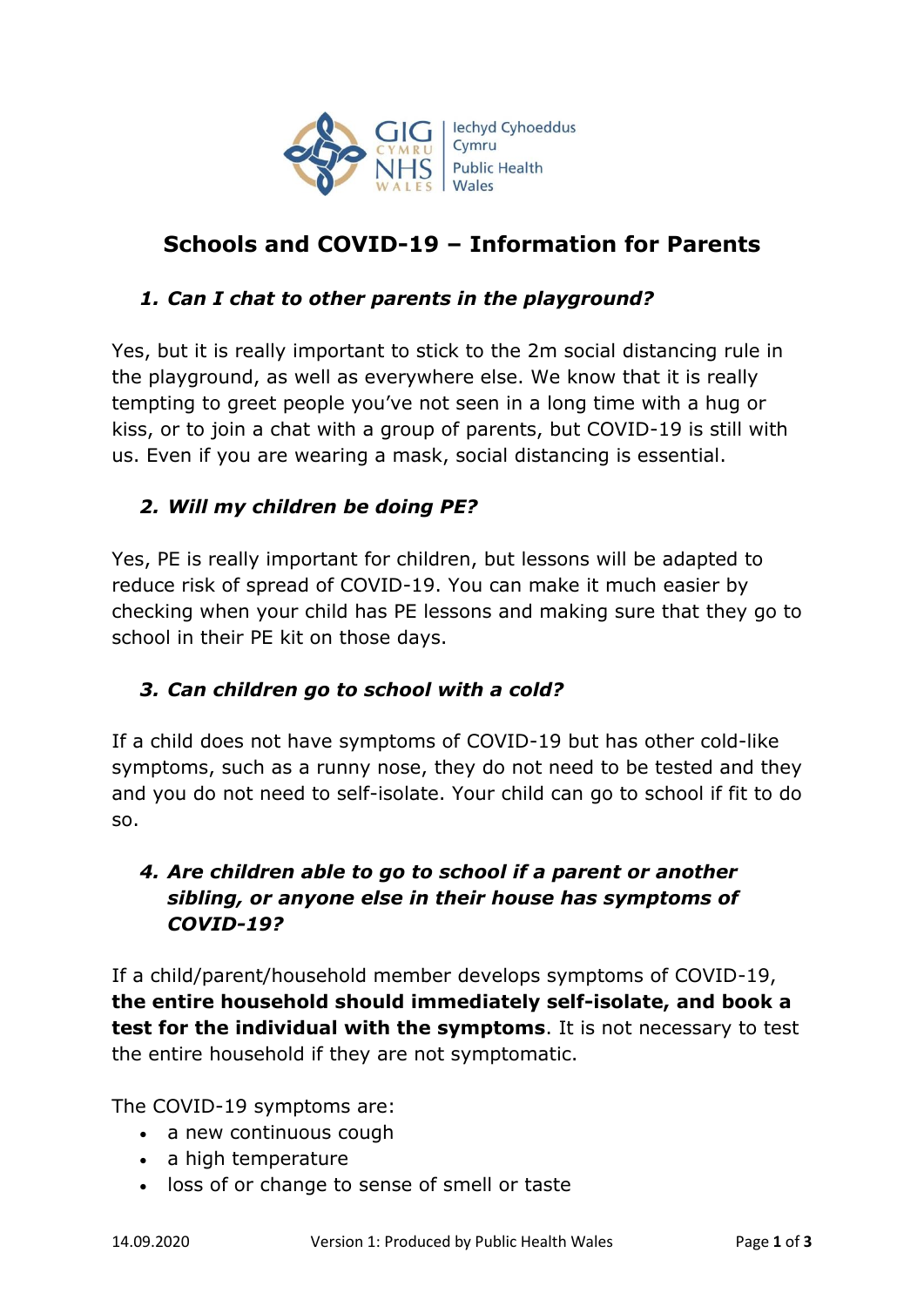## *5. Are children able to go to school if they have been in contact with someone who they don't live with but who has symptoms of COVID-19?*

If a child has been in "contact" with someone experiencing symptoms, they should carry on as normal until that individual receives their test result. If this is positive, the TTP Team will contact people identified as contacts.

Contact means:

- face-to-face contact with someone less than 1 metre away (including when you have worn a face covering or face mask)
- spending more than 15 minutes within 2 metres of someone
- travelling in a car with someone (even on a short journey)

#### *6. What happens if the school has a positive case for COVID-19?*

When a confirmed case of COVID-19 is identified as attending an educational or childcare setting (staff or pupil) contact will be made with the case (or parent) to assess whether they attended the school during their infectious period and whether further tracing of contacts in the school is needed. If any staff member or child within the school is a contact of the case, they will be required to self-isolate for 14 days and contacted by your local Test, Trace, Protect (TTP) team or Education Department. If a staff member or child from the school is not a contact of the case, they will not be required to self-isolate.

## *7. Booking a COVID-19 test:*

Only people with symptoms (a new continuous cough, a high temperature, or loss of or change in the sense of taste or smell) should be tested.

A COVID-19 test can be arranged via the [Portal,](https://gov.wales/apply-coronavirus-test) or by ringing 119. Testing is available in person or with a home testing kit delivered to and collected from your home. The test is a throat swab or combined throat and nose swab.

Some people are having difficulties obtaining tests. Your TTP team may be able to help if you are having problems.